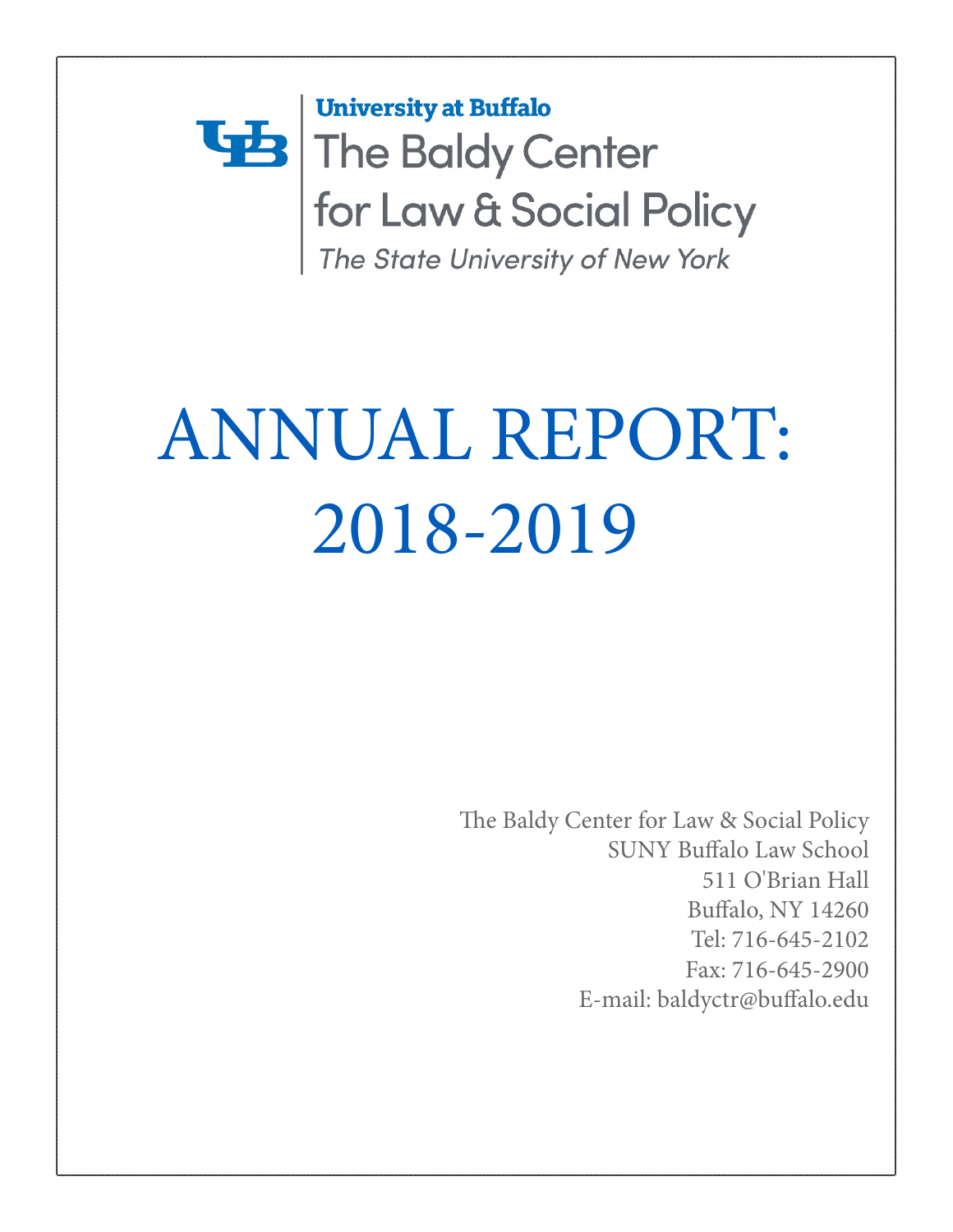## Baldy Center for Law and Social Policy

Contents

## I. Center Overview History

Organization and Center Staff

## II. Research Support and Fellowships Faculty Research Grants

Baldy Center Fellowship Program

## III. Speakers and Visitors<br>Distinguished Speaker Series

Co-Sponsored Events

## IV. Conferences and Workshops Book Manuscript Workshops

Conferences

V. Publications<br>SSRN Buffalo Legal Studies Research Paper Series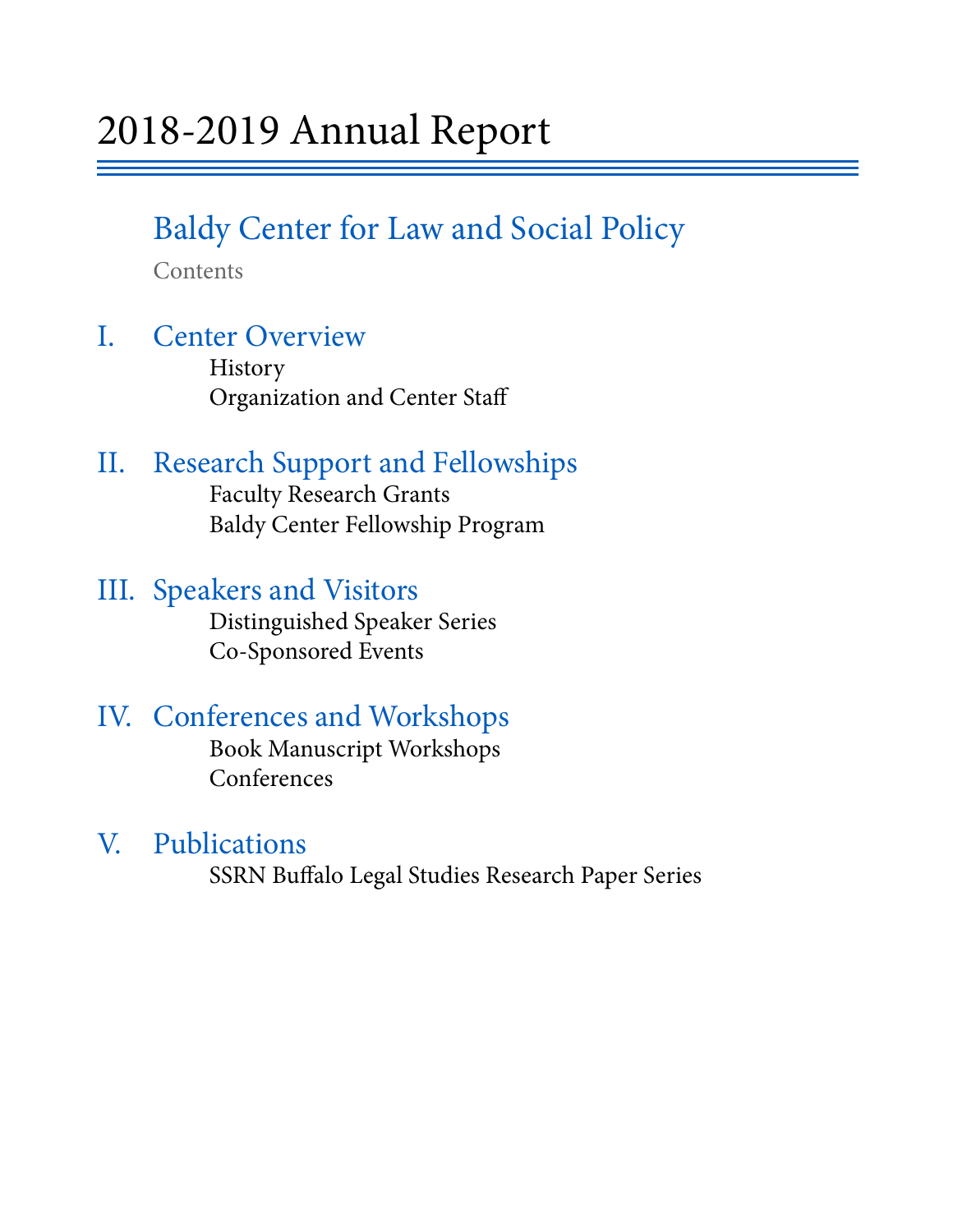## I. Center Overview

## **History**

Created 40 years ago under a bequest from Buffalo attorney Christopher Baldy, the Baldy Center for Law & Social Policy supports interdisciplinary research on law, legal institutions and social policy throughout the University at Buffalo. The Center not only engages faculty and students campus-wide, it also has national and international impact through the scholarly publications, conferences, workshops, and other activities described in this report. The center is housed at the SUNY Buffalo Law School.

## Organization and Center Staff

### Baldy Advisory Council for 2018-2019

 Anya Bernstein (Law) Matthew Dimick (Law) Trina Hamilton (Geography) Erin Hatton (Sociology) Rachael Hinkle (Political Science) Jonathan Manes (Law) Matteo Taussig-Rubbo (Law)

#### Baldy Center Staff

 Errol Meidinger, Director Laura Wirth, Assitant Director Amy Hothow, Technical Accounting Caitlin McIntyre, Research Assistant Matthew McLeskey, Research Assistant Yaqi Yuan (Sam), Research Assistant

#### Baldy Center Technical Team

 Michael Massett, Print Designer Debra Kolodczak, Web Designer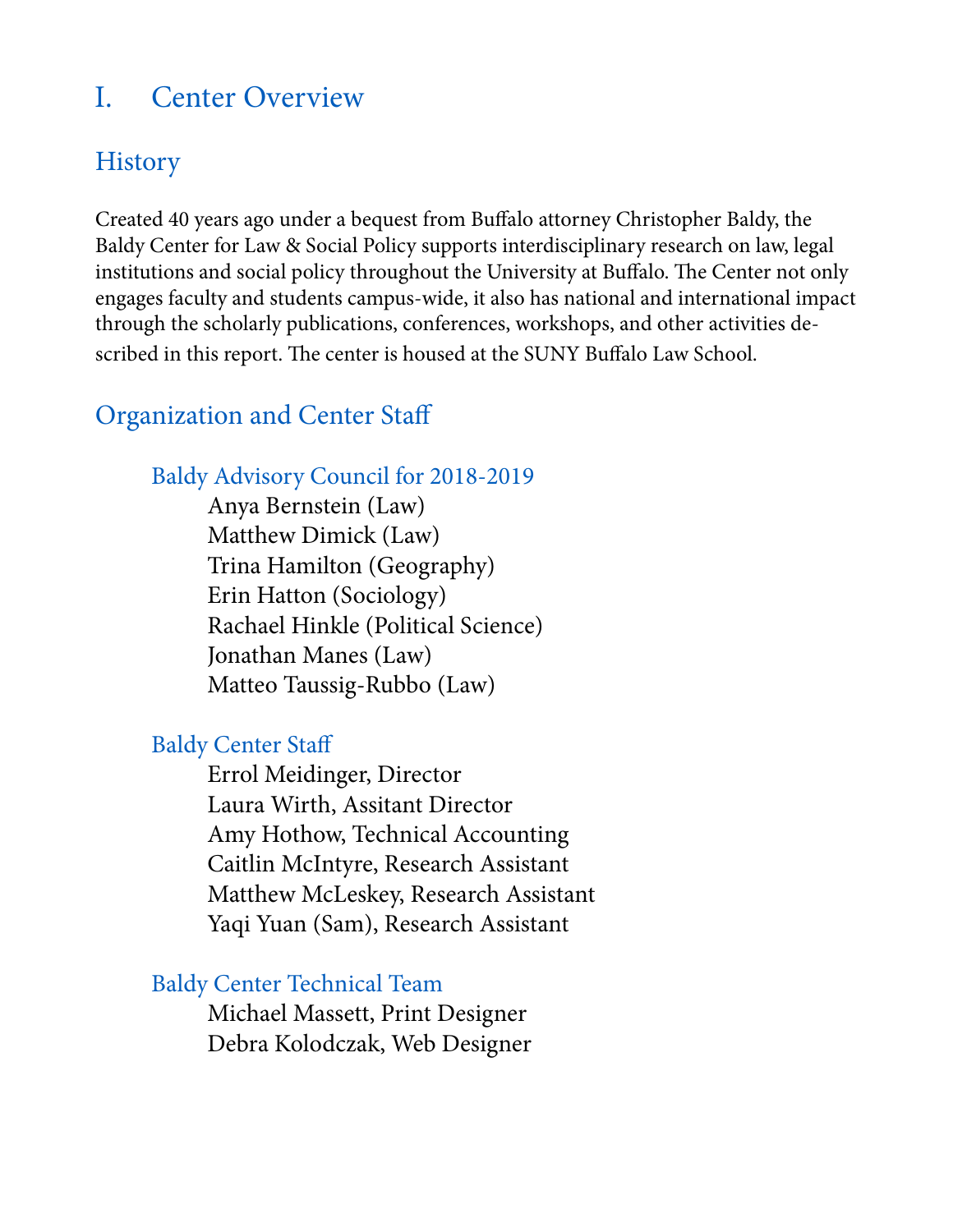## II. Research Support and Fellowships

### Faculty Research Grants

#### Ana Mariella Bacigalupo, Anthropology:

Shamanic Justice and International Human Rights in Chile: Judge Karen Atala's Transformative Vision and her LGBT Rights Child Custody Case

#### Samantha Barbas, School of Law:

A Biography of Morris Ernst, Civil Liberties Pioneer

#### Ashley Barr and Mary Nell Trautner, Sociology:

Juvenile Offending and Childhood Determinism: A Mixed Methods Approach

#### Mark Bartholomew, School of Law:

The Law of Advertising Outrage

#### Irus Braverman, School of Law:

The Nature of Occupation Nature Reserves, Law, and Militarism in the Occupied Palestinian **Territories** 

#### Hanna Grol-Prokopczyk, Sociology:

Decision-Making in Terrorism Sting Operations

#### Walter N. Hakala, English and Asian Studies Program:

Imperial Legitimation and the Vernacular Public Text in South Asia

#### Nicole Hallett, School of Law:

Transnational Education and Organizing in the Context of U.S. Agricultural Guest Worker Programs

#### Elena McLean, Political Science:

Aid for the Environment: Measuring the Impact of Multilateral Aid on Environmental Policies and Outcomes

#### Christopher Mele, Sociology:

Art-based Community Development: Challenges to Urban Policy

#### Jessica Owley, School of Law:

Pesticides and Private Governance

#### Rebecca Redwood French, School of Law and Anthropology:

The Law Codes of the Dalai Lamas, Annotated and with Cases by a Tibetan Official, Kungo-la Thupten Sangye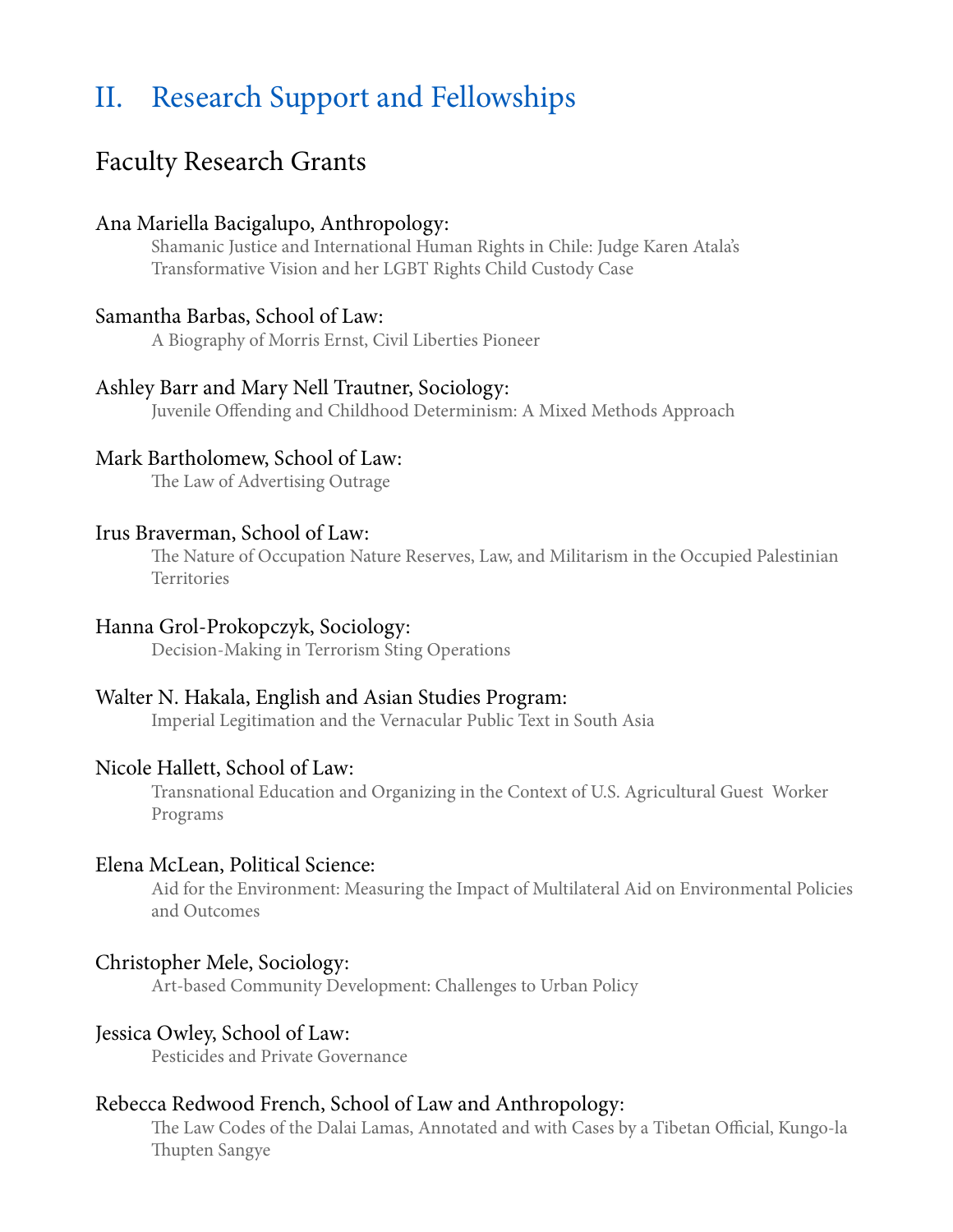#### Deborah Reed-Danahay, Anthropology:

Ambiguities of Belonging: The French in London Before and After Brexit

#### Sarah Robert, Learning and Instruction:

School Food Policies=What equity? A Global Critique

#### Joanne Song McLaughlin, Economics:

Older Women's Intersectional Discrimination and State Employment Discrimination Laws

#### Jessica Su, Sociology:

Labor Market Conditions and Unintended Pregnancy

#### Deborah Waldrop, School of Social Work:

Helping Families: Do Facilitated Advanced Care Planning Conversations Make a Difference?

## Baldy Fellowships in Interdisciplinary Legal Studies

The Baldy Center continued its fellowship program for scholars pursuing important topics in law, legal institutions, and social policy during the 2018-2019 academic year. Fellows are expected to participate regularly in Baldy Center events, but otherwise have no obligations beyond vigorously pursuing their research. Fellows receive standard university research privileges (library, Internet, office space, computer, phone) and are encouraged to develop collaborative research projects with SUNY Buffalo faculty members where appropriate. Those who wish to teach a course to aid their research or gain teaching experience are accommodated on a case-by-case basis.

#### The 2018-2019 Senior Fellows were:





Werner Reutter is a research fellow of political science at the Hum boldt-University of Berlin. As a senior fellow at the Baldy Center, he researched how decisions of a German subnational constitutional court and an American state supreme court infringe on the competencies of state legislatures.

Nancy Marder is Professor of Law at IIT Chicago-Kent College of Law, where she also serves as the Director of the Justice John Paul Stevens Jury Center and Co-Director of the Institute for Law and the Human ities. While at the Baldy Center, she completed revisions on her book, The Power of the Jury: Transforming Citizens into Jurors, which exam ines how every stage of the jury process -- from voir dire to post-verdict interview-- helps to transform ordinary citizens into responsible jurors.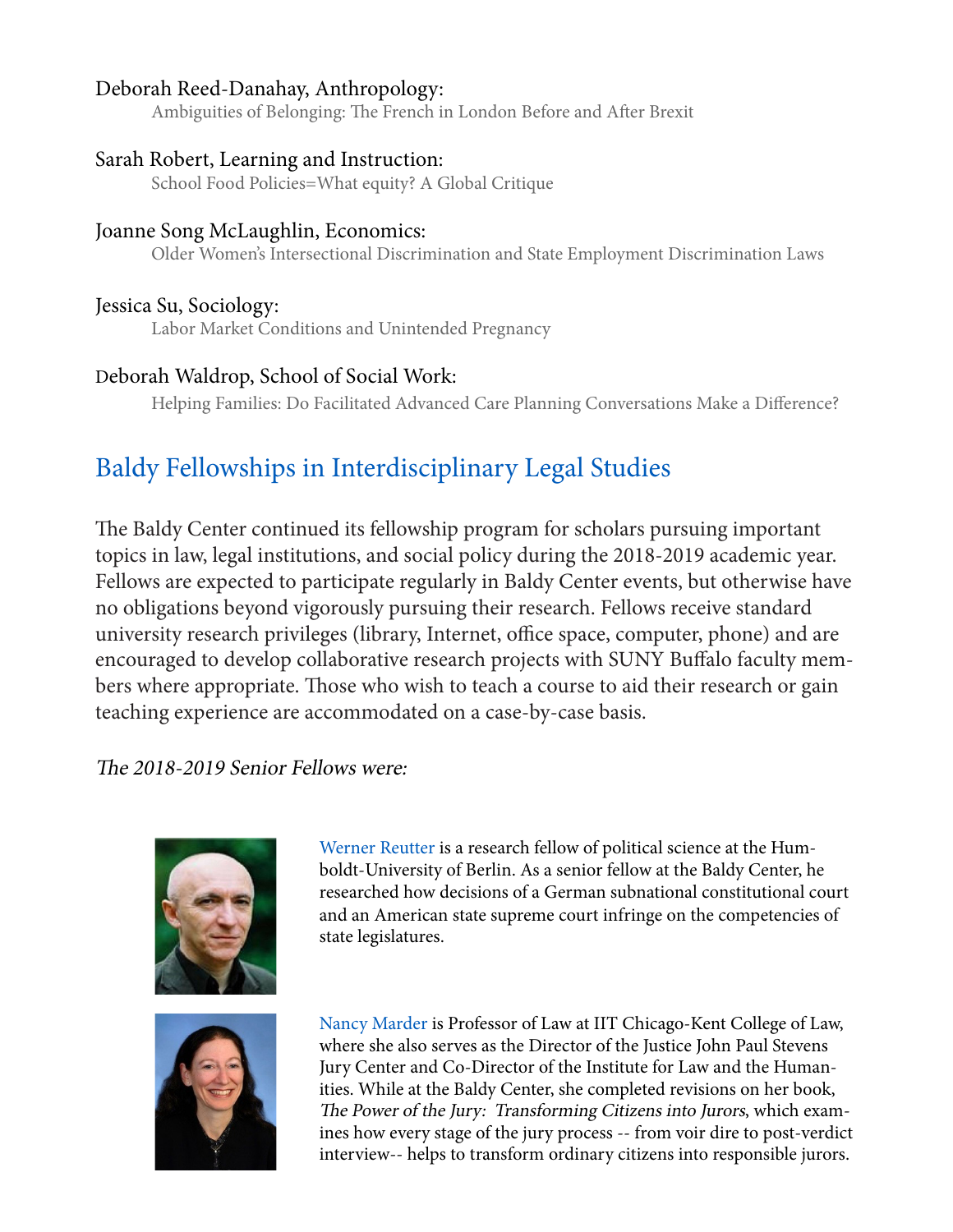#### The 2018-2019 Postdoctoral Fellows were:



 Daniel Platt, 2018-2020 Fellow, earned his Ph.D. in American Studies at Brown University. His research reconsiders the growth of household credit in the American economy during the late nineteenth and early twentieth centuries by focusing on legal contests over the rights of debtors and creditors. At the Baldy Center, Daniel is revising his book manuscript, tentatively titled Governing Credit from the Age of Emancipation to the Keynesian Turn.



Amanda Hughett, 2017-2019 Fellow, completed a PhD in History at Duke University. At the Baldy Center, she has been revising her dissertation into a book manuscript tentatively titled Silencing the Cell Block: The Making of Modern Prison Policy in North Carolina and the Nation. Amanda was awarded the 2018 Law and Society Association's Dissertation Prize.



David McNamee, 2017-2019 Fellow, came to the Baldy Center after receiving a J.D. from Yale Law School, and while completing a PhD in Politics at Princeton University. At the Baldy Center, David has contin ued his research on citizens' responsibility to interpret the Constitution when they occupy the voting booth, the jury box, and other civic roles.

## III. Speakers and Visitors

## Distinguished Speaker Series

September 28, 2018 Daniel Markovits, Guido Calabresi Professor of Law, Yale Law School. "The Meritocracy Trap"

October 12, 2018 Michael Storper, Distinguished Professor of Regional and International Development in Urban Planning, and Director of Global Public Affairs, UCLA Luskin School of Public Affairs. "Regional Innovation Transitions"

November 9, 2018 John Braithwaite, Distinguished Professor, The Australian National University. UB School of Law's annual Mitchell Lecture Series and the Baldy Center's 40th Anniversary Lecture. "Tempered Power, Variegated Capitalism, Law and Society"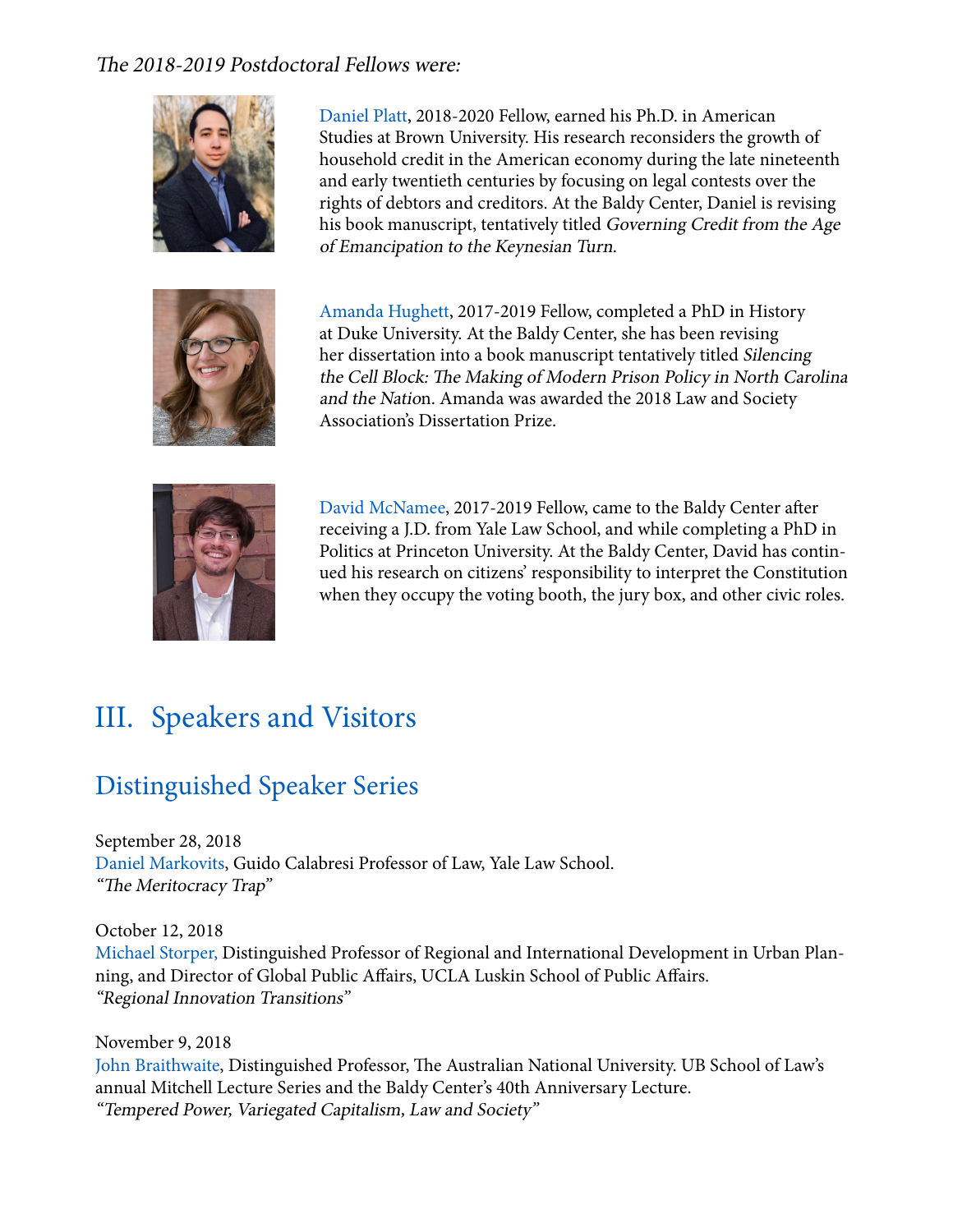November 30, 2018 Saule Omarova, Professor of Law, Cornell Law School. "New Tech v. New Deal: Fintech as a Systemic Phenomenon"

February 22, 2019 Catherine Fisk, Barbara Nachtrieb Armstrong Professor of Law, Berkeley Law School. "Lawyers, Labor Protest, and the First Amendment in the Mid-Twentieth Century"

March 1, 2019 András Sajó, former Judge on the European Court of Human Rights (2008-2017) and Professor at Central European University. "Human Rights in a Closing World"

March 8, 2019 Cristina Bicchieri, S.J.P. Harvie Professor of Social Thought and Comparative Ethics at the University of Pennsylvania. "Social Proximity and the Evolution of Norm Compliance"

March 29, 2019 Matthew D. Adler, Richard A. Horvitz Professor of Law and Professor of Economics, Philosophy and Public Policy, Duke University. "Measuring Social Welfare: Beyond Cost-Benefit Analysis"

May 3, 2019 John J. Donohue III, C. Wendell and Edith M. Carlsmith Professor of Law, Stanford Law School. "Right-to-Carry Laws and Violent Crime"

### Co-Sponsored Events

September 13, 2018

Heather Ann Thompson, Professor of History, University of Michigan. Discussion of her Pulitzer-Prize-winning book, Blood in the Water: The Attica Prison Uprising of 1971 and its Legacy (2016). Co-sponsored with the Robert H. Jackson Center.

November 5, 2018

"Law and Gender Violence: A Global Perspective." A mini-conference co-sponsored with the UB Department of Global Gender and Sexuality Studies and the UB Gender Institute.

#### November 8, 2018

Nial Diamant, Professor of Asian Law and Society, Dickinson College. "Disciplinary Nomadicism: Observations on Researching Messy History, Law, and Society in 20th Century China." Co-sponsored with the UB Department of History, Center for Disability Studies, and the School of Social Work.

#### April 10, 2019

Alison L. Des Forges Memorial Symposium: "Climate Change and Africa: Impacts and Responses." Co-sponsored with the Alison Des Forges Memorial Committee and UB sponsors.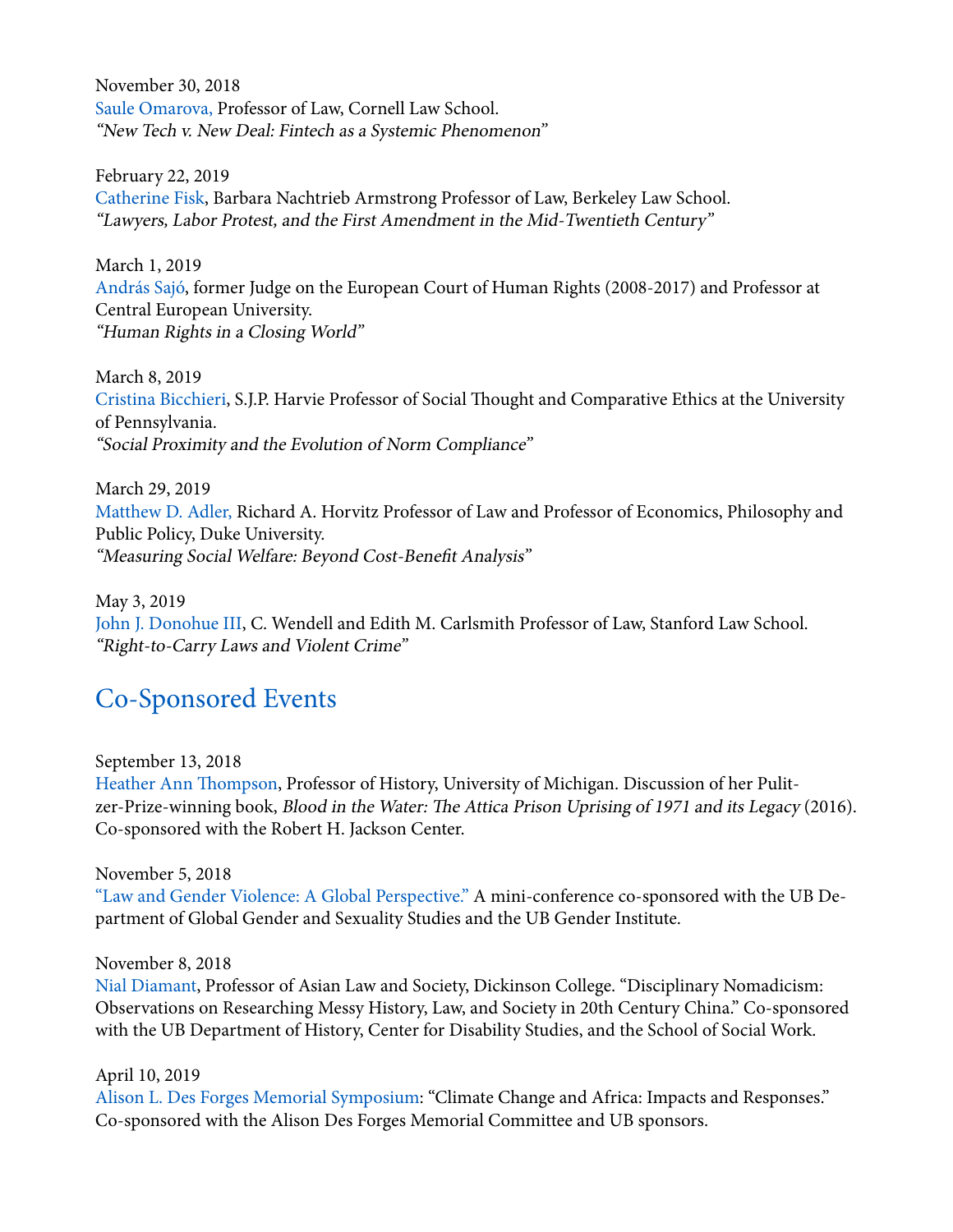May 10, 2019

Steven Boutcher, Senior Research Fellow at the University of Massachusetts, Amherst. "Financing Legal Education through Student Loans: Implications on Debt and Career Choice." Co-sponsored with the UB Department of Sociology.

## IV. Conferences and Workshops

## Book Manuscript Workshops

April 5, 2019

Laura Ford, Assistant Professor of Sociology, Bard College and Baldy Post-Doctoral Fellow, 2014- 2016. The Intellectual Property of Nations: Sociological and Historical Perspectives on a Modern Legal Institution. Commentators: Philip Gorski (Yale University), Damon Mayrl (Colby College), Mark Bartholomew (UB School of Law).

### **Conferences**

September 21-22, 2018

"Addiction as a Chronic Illness? Promises and Perils of a New Drug Policy Paradigm." Organized by UB Associate Professor of History David Herzberg, and Nils Kessel, Professor of History of Life and Health Sciences at the Université de Strasbourg.

November 10, 2018

"Tempering Power." Baldy Center's 40th Anniversary Conference. Papers presented at this conference will be collated in a special issue of Buffalo Law Review.

February 7-8, 2019 "Environmental Justice in the Occupied Palestinian West Bank." Organized by UB Professor of Law Irus Braverman.

April 11-12, 2019 "From Protest to Politics: Women's Movements and Strengthening Democracy." Organized by UB Associate Professor and Chair of Global Gender and Sexuality Studies, Gwynn Thomas.

## V. Publications

## SSRN Buffalo Legal Studies Research Paper Series

The Baldy Center and the SUNY Buffalo Law School co-sponsor an online series of working papers, called the Buffalo Legal Studies Research Paper Series. It is hosted and distributed by SSRN (Social Science Research Network) and provides an international, interdisciplinary audience for the law-related work of UB faculty and visiting scholars. The editor of the series is Errol Meidinger, UB School of Law.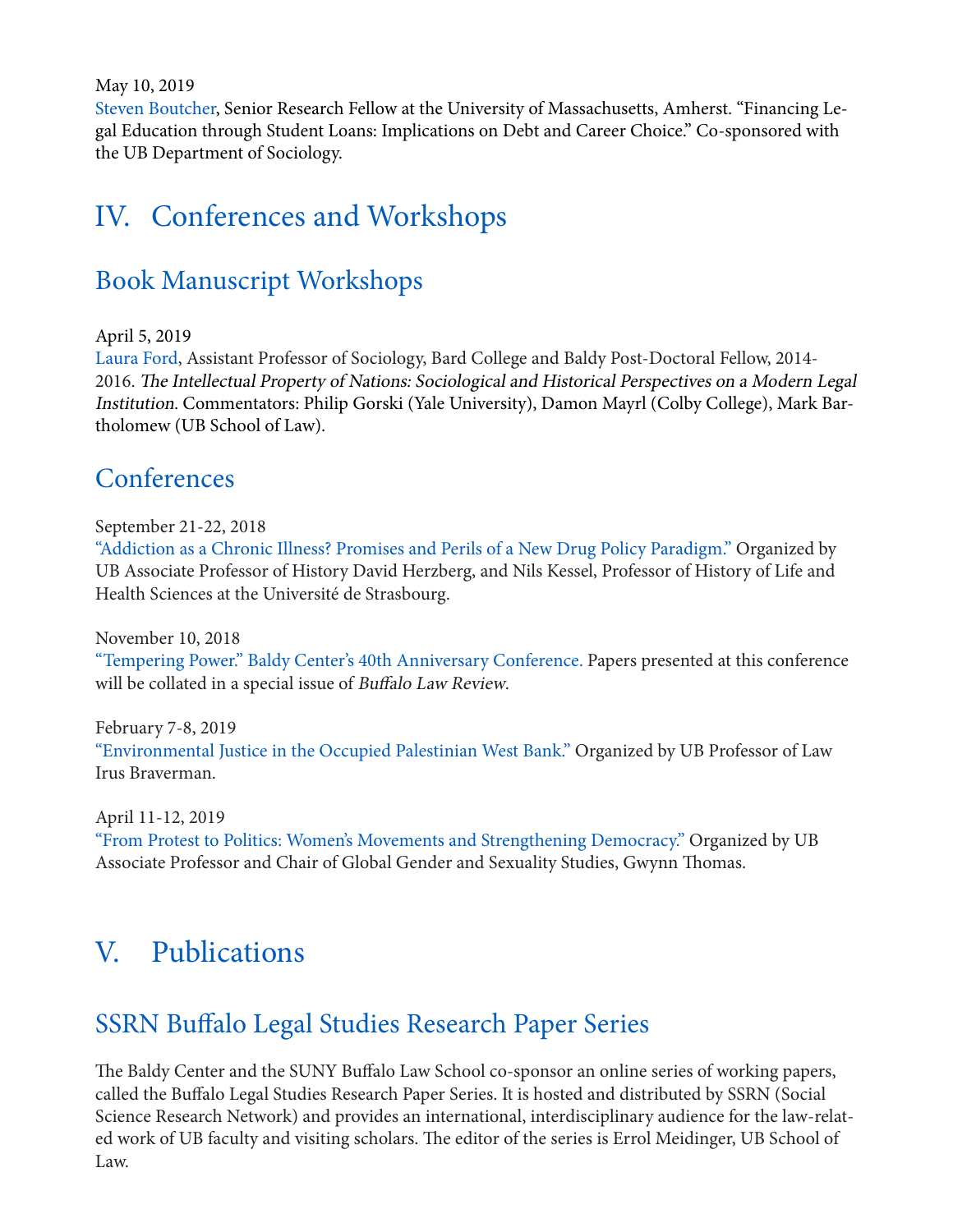"E-Notice" Duke Law Journal, Vol. 68, No. 2, 2018, University at Buffalo School of Law Legal Studies Research Paper No. 2018-013 Christine Bartholomew

"Neuromarks" University at Buffalo School of Law Legal Studies Research Paper No. 2017-020, Minnesota Law Review, vol. 103, pp. 521-585, 2018 Mark Bartholomew

"Democratizing Interpretation" William & Mary Law Review, Forthcoming, University at Buffalo School of Law Legal Studies Research Paper No. 2018-021 Anya Bernstein

"Unusual: The Death Penalty for Inadvertent Killing" 93 Indiana Law Journal 549 (2018), University at Buffalo School of Law Legal Studies Research Paper No. 2018-012 Guyora Binder, Brenner Fissell and Robert Weisberg

 "The Puzzle of Inciting Suicide" 56 American Criminal Law Review 65 (2019), University at Buffalo School of Law Legal Studies Research Paper No. 2017-025 Guyora Binder and Luis E. Chiesa

"Mashber Bi-Tfisat Shimur Ha-Tevah (The Crisis of Conservation)" Van Leer's HaZman Ha-Ze Magazine: Haaretz, 2018, University at Buffalo School of Law Legal Studies Research Paper No. 2018-011 Irus Braverman

"Living on Coral Time: Debating Conservation in the Anthropocene" Irus Braverman (2019). Living on Coral Time: Debating Conservation in the Anthropocene. Environment & Society Portal, Arcadia (Spring 2019), No. 1. Rachel Carson Center for Environment and Society., University at Buffalo School of Law Legal Studies Research Paper No. 2018-011 Irus Braverman

"Introduction: Coral Whisperers" In Coral Whisperers: Scientists on the Brink. University of California Press, University at Buffalo School of Law Legal Studies Research Paper No. 2018-001 Irus Braverman

"Trade Unions and the Minimum Wage" University at Buffalo School of Law Legal Studies Research Paper No. 2017-023 Matthew Dimick and Brett Meyer

"Active Judicial Governance" 51 New Eng. L. Rev. 545 (2018), University at Buffalo School of Law Legal Studies Research Paper No. 2018-007 James A. Gardner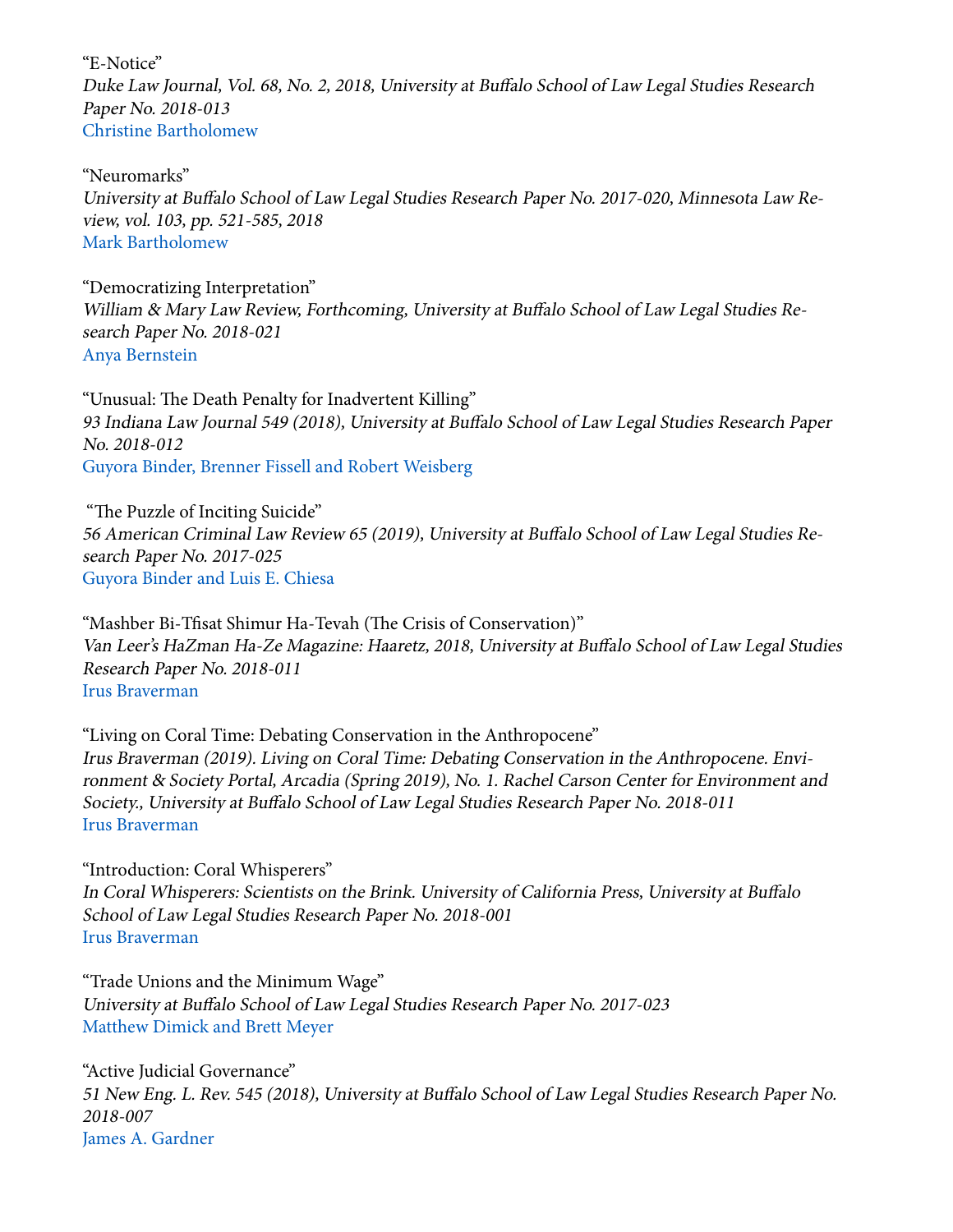"Presidential Selection: Historical, Institutional, and Democratic Perspectives" A Better Candidate, Eugene Mazo and Michael Dimino, eds. (Forthcoming), University at Buffalo School of Law Legal Studies Research Paper No. 2018-002 James A. Gardner

"The Impact of Epic Systems in the Labor and Employment Context" 2019 Journal of Dispute Resolution 115, University at Buffalo School of Law Legal Studies Research Paper No. 2018-014 Lise Gelernter

"40 Years at the Baldy Center: A Law and Society Hub in Buffalo" Luke Hammill. 40 Years at the Baldy Center: A Law and Society Hub in Buffalo. Buffalo: University at Buffalo Baldy Center for Law & Social Policy. 2018, University at Buffalo School of Law Legal Studies Research Paper No. 2018-008 Luke Hammill

"Secrecy & Evasion in Police Surveillance Technology" Berkeley Technology Law Journal, Forthcoming, University at Buffalo School of Law Legal Studies Research Paper No. 2018-006 Jonathan Manes

"Governance Interactions in Sustainable Supply Chain Management" Transnational Governance Interactions: Enhancing Regulatory Capacity and Empowering marginalized Actors (Stepan Wood, et al., eds, Edward Elgar, 2019, Forthcoming). University at Buffalo School of Law Legal Studies Research Paper No. 2017-024 Errol Meidinger

"The Trans-Pacific Partnership Agreement and Environmental Regulation" Megaregulation Contested: Global Economic Ordering After TPP (Benedict Kingsbury, et al., eds., Oxford University Press, 2019 Forthcoming), University at Buffalo School of Law Legal Studies Research Paper No. 2017-022 Errol Meidinger

"Parallel Enforcement and Agency Interdependence" Maryland Law Review, Forthcoming, University at Buffalo School of Law Legal Studies Research Paper No. 2017-026 Anthony O'Rourke

"Taking the Public Out of Public Lands: Shifts in Coal-Extraction Policies in the Trump Administration"

13 FIU L. Rev. 35 (2018), University at Buffalo School of Law Legal Studies Research Paper No. 2018- 005

Jessica Owley

"Climate Change Challenges for Land Conservation: Rethinking Conservation Easements, Strategies, and Tools"

Stanford Public Law Working Paper, Indiana Legal Studies Research Paper No. 398, University at Buffalo School of Law Legal Studies Research Paper No. 2018-004

Jessica Owley, Federico Cheever, Adena R. Rissman, M. Shaw, Barton H. Thompson and W. William Weeks